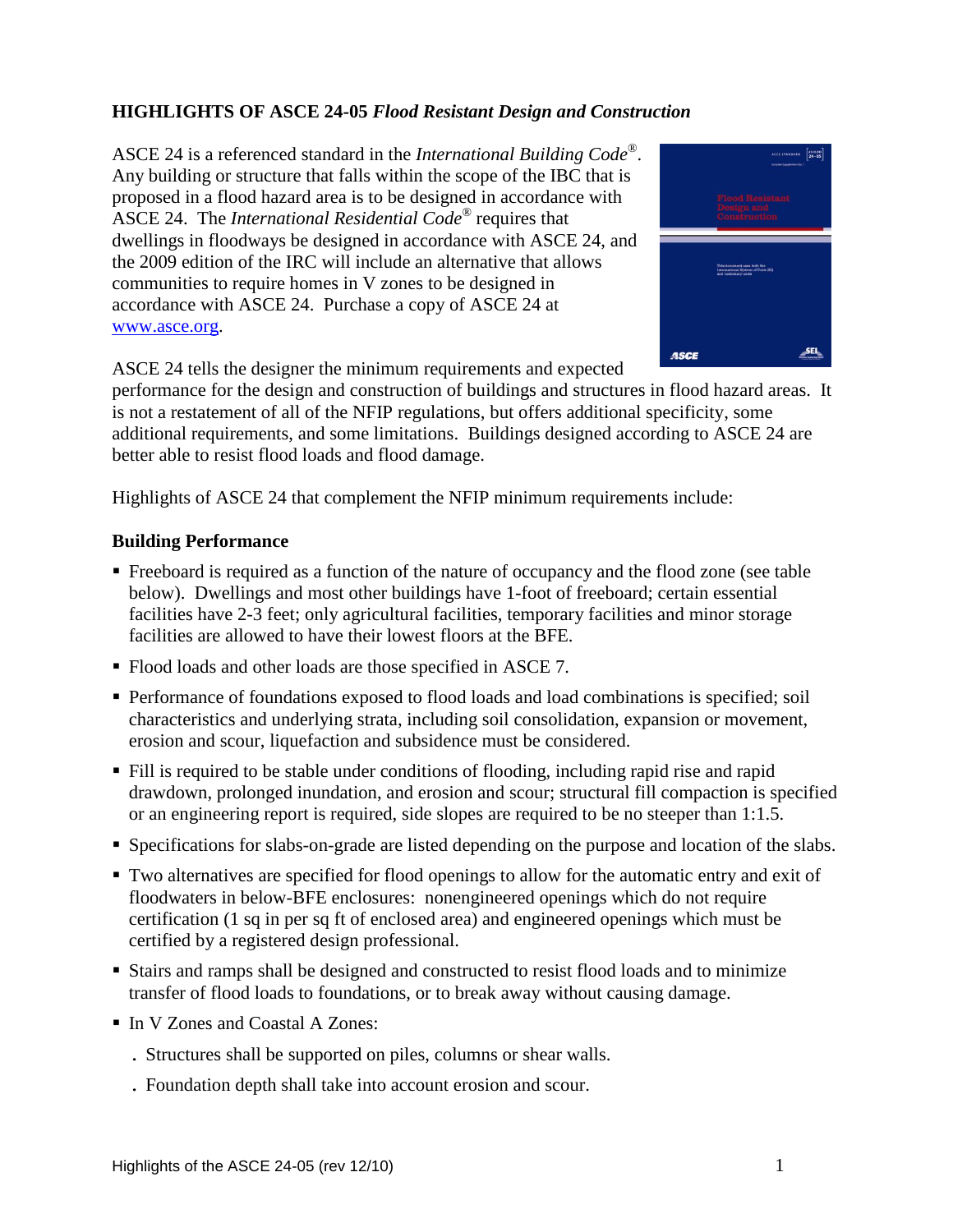- . Specifications are provided for pile foundations, attachments to piles, different types of piles (wood, steel H, concrete-filled steel pipe, prestressed concrete, precast concrete, cast-inplace concrete).
- . Specifications are provided for pile design (capacity, capacity of supporting soils, minimum penetration, spacing, pile caps, connections, splicing, and mixed and multiple types of piles).
- . Specifications are provided for footings, mats, rafts, and slabs-on-grade; grade beams; bracing; and shear walls.
- . Walls designed to breakaway shall not produce debris that is capable of damaging structures (breakaway walls in Coastal A Zones require openings).
- . Mechanical, heating, ventilation, and air conditioning elements shall be located on the landward side of structures.
- . Erosion control structures (bulkheads, seawalls, revetments) shall not be attached to buildings or focus or increase flood forces or erosion impacts on structures.
- . Decks, concrete pads, and patios shall be structurally independent of buildings and constructed to break away without producing damaging debris.
- . Pools shall be elevated, designed to breakaway without producing damaging debris, or sited to remain in the ground without obstructing flow that causes damage.
- Dry floodproofed nonresidential buildings and non-residential portions of mixed-use buildings are:
	- . Not permitted in V Zones, Coastal A Zones, where flood velocities exceed 5 ft/sec, where conformance with certain human intervention limits cannot be achieved.
	- . Required to have at least one exit door above the design flood elevation.
	- . Allowed where warning time is a minimum of 12 hours unless a community warning system provides a minimum warning time sufficient to accomplish certain activities related to dry floodproofing.
	- . Required to have a flood emergency plan, posted in at least two conspicuous locations, that addresses specified elements and actions.

# **Flood-Damage Resistant Materials**

- Flood-damage resistant materials shall be used below the lowest floor elevations, including freeboard (see table below).
- Requires structural steel exposed to salt water, salt spray, or other corrosive agents to be hotdipped galvanized after fabrication; other metal components shall be stainless steel or hotdipped galvanized.

# **Utilities and Service Equipment**

- Utilities and attendant equipment that is elevated shall not be located below the lowest floor elevations, including freeboard (see table below).
- Fuel supply lines shall be equipped with float operated automatic shut-off valves.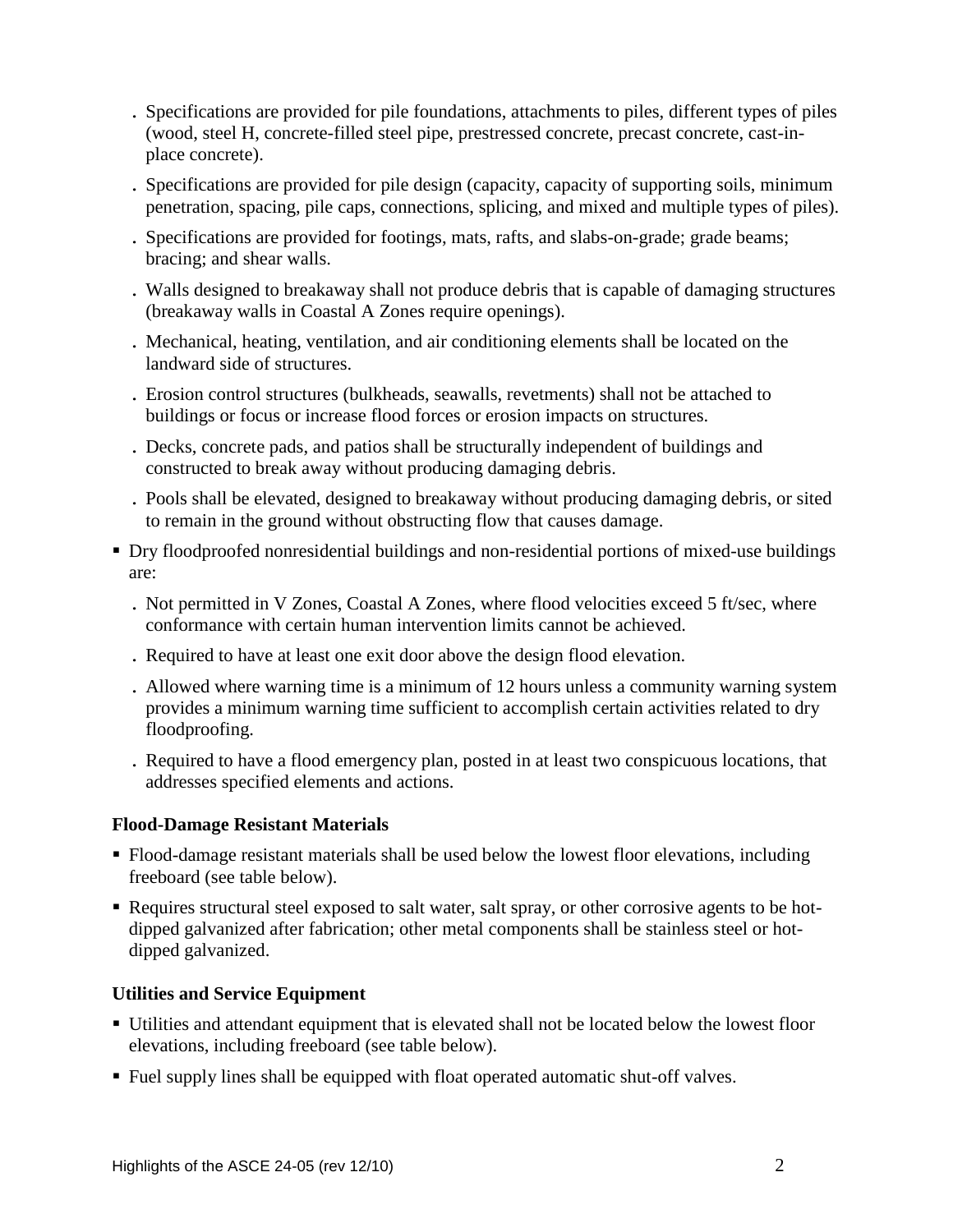- Tanks that are below the design flood elevation and that are attached to or beneath buildings shall be installed and anchored to resist at least 1.5 times the potential buoyant and other flood forces assumed to act on empty tanks.
- Elevator cabs that descend below the design flood elevation shall be equipped with controls that prevent the cab from descending into floodwaters.

### **Siting Considerations**

- Structures shall not be built in:
	- . Areas subject to flash flooding (floodwaters rise to 3' or more above banks in less than 2 hours).
	- . Erosion-prone areas (determined by analyses) unless protected.
	- . High velocity flow areas (faster than 10 ft/sec) unless protected.
- **Buildings in proximity to flood protective works (dams, levees, floodwalls, diversions,** channels) shall not have adverse effects on, or conflict with, maintenance and repairs of those protective works.
- In-ground and above-ground pools shall be designed to withstand flood loads and load combinations; pools that are structurally connected to structures are to be designed to function as a continuation of foundations.

*Content from ASCE 24-05 and ASCE 7-05 used with permission from ASCE.*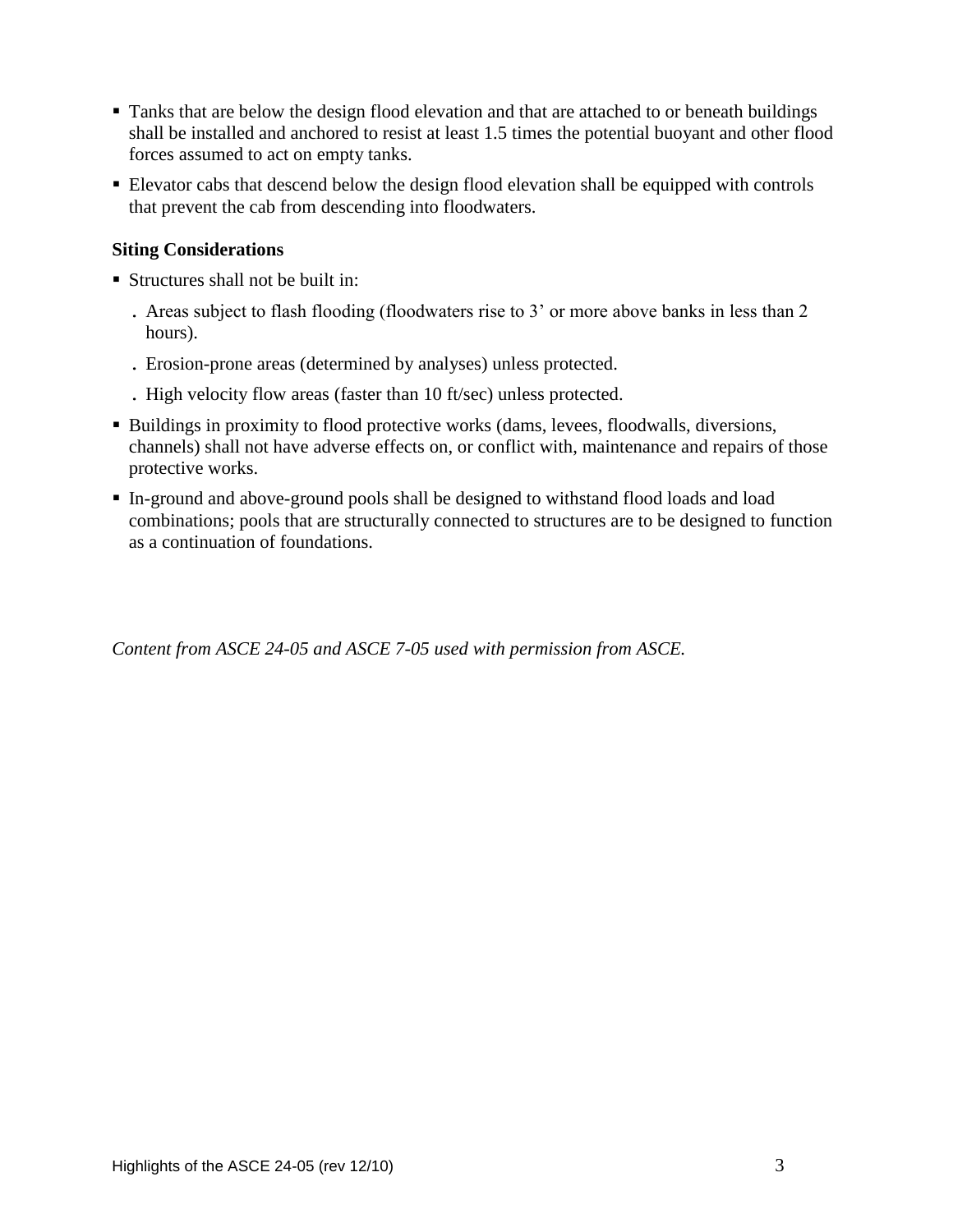| See next page for description of Categories $\rightarrow$                                                                                 |                                                                                                                                                 | <b>Category I</b>                              | <b>Category II</b>                             | <b>Category III</b>                            | <b>Category IV</b>                             |
|-------------------------------------------------------------------------------------------------------------------------------------------|-------------------------------------------------------------------------------------------------------------------------------------------------|------------------------------------------------|------------------------------------------------|------------------------------------------------|------------------------------------------------|
| <b>Elevation of Lowest</b><br><b>Floor</b><br>(A Zone: Table 2-1)                                                                         | All A Zones not<br>identified as Coastal A<br>Zones: elevation of<br>lowest floor                                                               | <b>DFE</b>                                     | $BFE + 1$ ft or<br>DFE, whichever<br>is higher | $BFE + 1$ ft or<br>DFE, whichever<br>is higher | $BFE + 2 ft$ or<br>DFE, whichever<br>is higher |
| <b>Elevation of</b><br><b>Bottom of Lowest</b><br><b>Horizontal</b><br><b>Structural Member</b><br>(V Zone: Table 4-1)                    | All V Zones and Coastal<br>A Zones: where the<br>lowest horizontal<br>structural member is<br>parallel to direction of<br>wave approach         | <b>DFE</b>                                     | <b>DFE</b>                                     | $BFE + 1$ ft or<br>DFE, whichever<br>is higher | $BFE + 1$ ft or<br>DFE, whichever<br>is higher |
|                                                                                                                                           | All V Zones and Coastal<br>A Zones: where the<br>lowest horizontal<br>structural member is<br>perpendicular to<br>direction of wave<br>approach | <b>DFE</b>                                     | $BFE + 1$ ft or<br>DFE, whichever<br>is higher | $BFE + 2 ft$ or<br>DFE, whichever<br>is higher | $BFE + 2 ft$ or<br>DFE, whichever<br>is higher |
| <b>Elevation Below</b><br><b>Which Flood-</b><br><b>Damage-Resistant</b><br><b>Materials Shall be</b><br><b>Used</b><br>(Table 5-1)       | All A Zones not<br>identified as Coastal A<br>Zones                                                                                             | <b>DFE</b>                                     | $BFE + 1$ ft or<br>DFE, whichever<br>is higher | BFE +1 ft or<br>DFE, whichever<br>is higher    | BFE $+2$ ft or<br>DFE, whichever<br>is higher  |
|                                                                                                                                           | All V Zones and Coastal<br>A Zones: where the<br>lowest horizontal<br>structural member is<br>parallel to direction of<br>wave approach         | <b>DFE</b>                                     | $BFE + 1$ ft or<br>DFE, whichever<br>is higher | $BFE + 2 ft$ or<br>DFE, whichever<br>is higher | $BFE + 2 ft$ or<br>DFE, whichever<br>is higher |
|                                                                                                                                           | All V Zones and Coastal<br>A Zones: where the<br>lowest horizontal<br>structural member is<br>perpendicular to<br>direction of wave<br>approach | <b>DFE</b>                                     | $BFE + 2 ft$ or<br>DFE, whichever<br>is higher | $BFE + 3 ft$ or<br>DFE, whichever<br>is higher | BFE $+3$ ft or<br>DFE, whichever<br>is higher  |
| <b>Minimum Elevation</b><br>of Utilities and<br><b>Equipment</b><br>(Table 7-1)                                                           | All A Zones not<br>identified as Coastal A<br>Zones                                                                                             | <b>DFE</b>                                     | $BFE + 1$ ft or<br>DFE, whichever<br>is higher | $BFE + 1$ ft or<br>DFE, whichever<br>is higher | BFE $+2$ ft or<br>DFE, whichever<br>is higher  |
|                                                                                                                                           | All V Zones and Coastal<br>A Zones: where the<br>lowest horizontal<br>structural member is<br>parallel to direction of<br>wave approach         | <b>DFE</b>                                     | $BFE + 1$ ft or<br>DFE, whichever<br>is higher | $BFE + 2 ft$ or<br>DFE, whichever<br>is higher | $BFE + 2 ft$ or<br>DFE, whichever<br>is higher |
|                                                                                                                                           | All V Zones and Coastal<br>A Zones: where the<br>lowest horizontal<br>structural member is<br>perpendicular to<br>direction of wave<br>approach | <b>DFE</b>                                     | $BFE + 2 ft$ or<br>DFE, whichever<br>is higher | BFE +3 ft or<br>DFE, whichever<br>is higher    | BFE +3 ft or<br>DFE, whichever<br>is higher    |
| <b>Dry Floodproofing</b><br>of non-residential<br>structures and non-<br>residential portions<br>of mixed-use<br>buildings<br>(Table 6-1) | All A Zones not<br>identified as Coastal A<br>Zones: elevation to<br>which dry floodproofing<br>extends                                         | $BFE + 1$ ft or<br>DFE, whichever<br>is higher | $BFE + 1$ ft or<br>DFE, whichever<br>is higher | $BFE + 1$ ft or<br>DFE, whichever<br>is higher | $BFE + 2 ft$ or<br>DFE, whichever<br>is higher |
|                                                                                                                                           | All V Zones and Coastal<br>A Zones: dry<br>floodproofing not<br>allowed                                                                         | Not permitted                                  | Not permitted                                  | Not permitted                                  | Not permitted                                  |